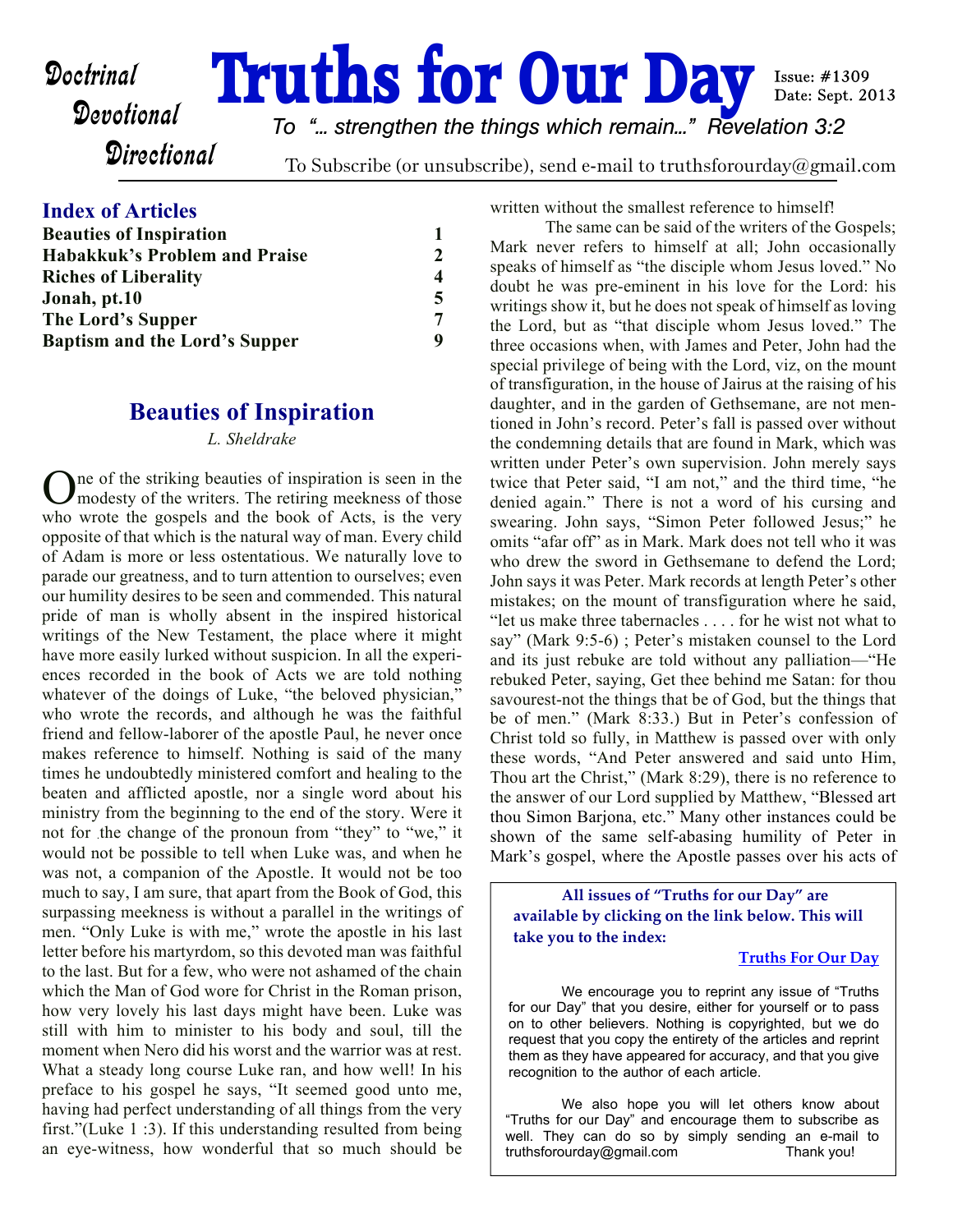devotedness to the Lord and dwells on those incidents in detail which were to his shame. But John's love for Peter is seen in the way he exalts Peter's love, and service, and testimony to Christ, while he passes over with the barest mention the mistakes of the impetuous apostle of the circumcision.

There is a beauty in all this, that is as rare as it is comely, in this world of jealousy and pride.

Matthew in his record is just as modest; while the others speak of him as Levi, which was his more honorable title, Matthew speaks of himself as "Matthew, the publican," (Matt. 10:3) . This is the more remarkable when it is recalled that the publicans were most repulsive to the people of Israel; "Let him be unto thee as an heathen man and a publican,"(Matt. 18:17). In Luke 6:15 Matthew is put before Thomas in the grouping of the apostles in their couples, but in Matthew, Thomas has first place. Luke says Levi made Him a great feast in his house, while in Matthew it simply says, "While Jesus sat at meat in the house," not even saying whose house it was. But more incidents are unnecessary. Without exception the writers of the Scriptures have sought not their own glory, but the glory of Him who has used them. "Most men will proclaim every one his own goodness, but a faithful man who can find?" Proverbs 20:6. They are found in the writers of the New Testament, and the beauty of this happy spirit is another of the many indications of inspiration.

**The quaintness of the presentation of a truth often arrests one, where otherwise it might pass as commonplace, and be easily forgotten.**

# **Habakkuk's Problem and Praise**

*Joel Portman*

The anxieties of a believer can, sometimes, be over-<br>whelming, and there are many examples in Scripture **L** whelming, and there are many examples in Scripture that illustrate the deep concerns that saints face in life. It is helpful to us to know that they passed through times of discouragement and distress much the same as we. Repeatedly we read in the Psalms the deep longings and genuine anxieties of saints, even David, who felt the oppression of the wicked world and ungodly men in their lives. What we experience in a world that is increasingly turning against God and His principles is only a continuation of the difficulties that they encountered as well.

In this respect, we can appreciate in large measure the deep concern and exercise of the prophet Habakkuk, as he was very aware of the violence and evil that prevailed in his world and concerning which we read his words in the first verses of his prophecy (Hab. 1:1-5). Actually, the prophecy of Habakkuk is very unusual in many ways.

Those who can appreciate the depth of the original language in which it is written tell us that its language makes it one of the richest, most sublime of the prophecies of our Old Testament. "The lofty sublimity of this brief composition, as regards both thought and expression, has been universally recognized. 'His language is classical throughout, His view and mode of presentation bear the seal of independent force and finished beauty.'" (Delitzsch, quoted in "Pulpit Commentary"). He was evidently a very educated writer, and as a result of his refined, godly character, he was sensitive to the ungodly conditions that prevailed. There are some who suggest that he might have been a priest as well as a prophet, due to the last words of his prophecy, and thus he was intimately conscious of the holy standard that God desired for His people. His prophecy is entirely in the form of a dialogue between the prophet and his God, in which he (as do so many other godly saints) complains to God concerning the abounding evil and resident wickedness that prevailed among his people, perplexed at such conditions and the apparent lack of God's judgment on those who perpetrate such deeds. Other prophets addressed the nation for God, so their attention was directed man-ward; Habakkuk's attention is God-ward, and he addresses God on behalf of the nation. ". . . He does not adopt the attitude which is characteristic of the prophets. His face is set in an opposite direction to theirs. They address the nation Israel, on behalf of God: he rather speaks to God on behalf of Israel. Their task was Israel's sin, the proclamation of God's doom, and the offer of His grace to their penitence. Habakkuk's task is God Himself, the effort to find out what He means by permitting tyranny and wrong. They attack the sins; he is the first to state the problems, of life." ("Expositor's Bible").

 We see from his example, that for godly saints in affliction and experiencing troubles, the best and only thing for them is to speak to the Lord about it. Complaining to others only makes one a burden and a bother; they soon tire of hearing out complaints! However, the Lord's ear is always open and His eye is upon His own, and He never tires of hearing their cries as they heed the admonition of Ps. 37:5, "Commit thy way unto the Lord (or roll thy way upon the Lord), trust also in him; and he shall bring it to pass."

Doesn't his perplexity resound in the hearts of many saints today? Who can behold the prevalence of moral evil, open denial of divine standards of behavior, rejection of spiritual realities or accommodation to other forms of depravity without feeling an inward repulsion that makes one wonder why God doesn't intervene? J. N. Darby says that Habakkuk's complaint concerning the insupportable evil that existed is "the natural effect of the working of the Spirit of God in a heart jealous for His glory and detesting evil." Also A. C. Gaebelein says, "Like Jeremiah, the weeping prophet, Habakkuk is deeply stirred on account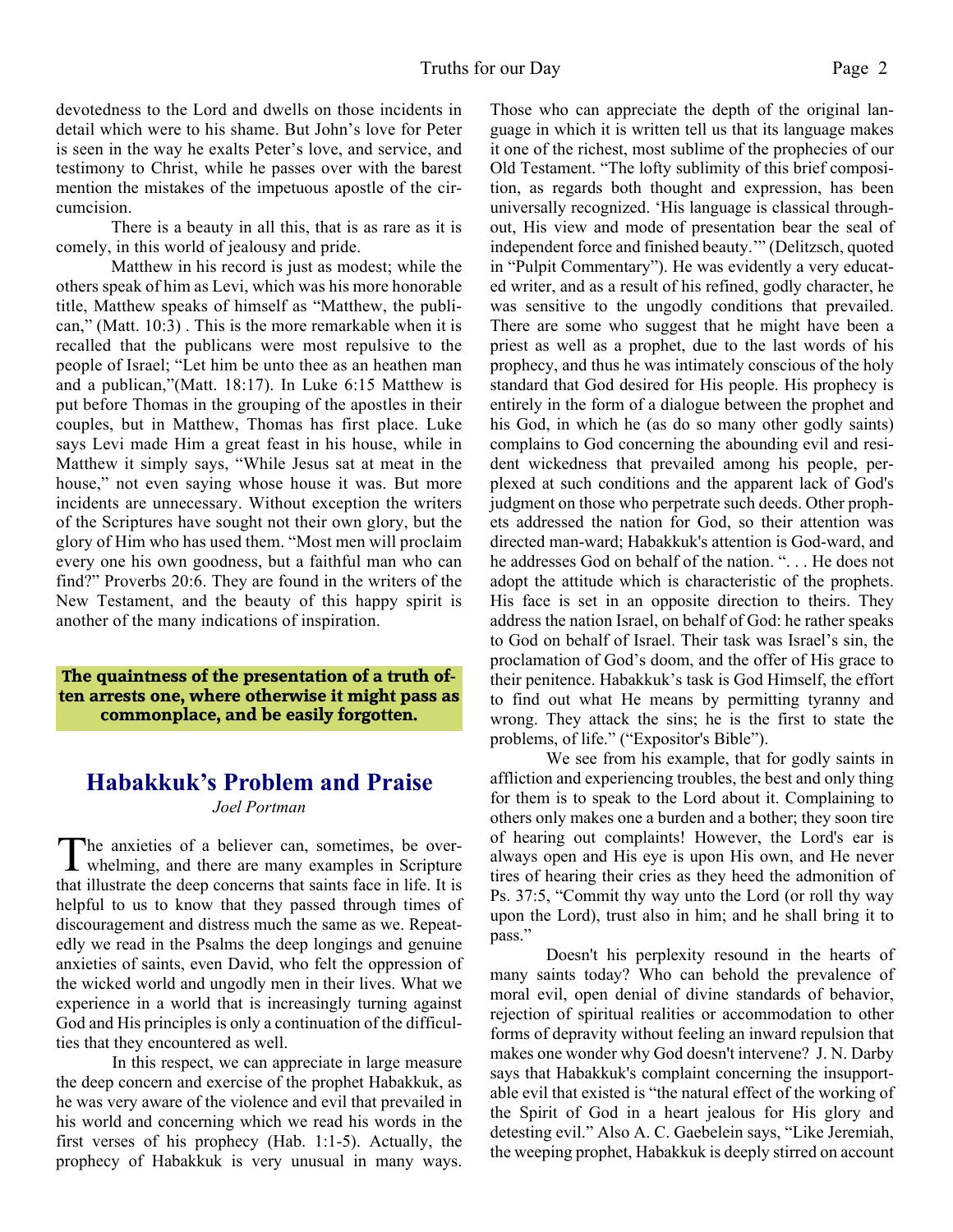of the declension among the people of God, and that led him to cry to Jehovah, to tell Him all about it." ("Annotated Bible"). It seems that a safe gauge for one's spiritual state before God is seen in the degree that such evil is detested and judged in the light of divine truth. Carnal believers can tolerate and ignore that which causes a godly saint to cringe and sorrow. We can test our own state by this means. In such cases, it is not only a personal reaction, but is also one that recognizes the such conditions impinge on God's glory, especially when seen among those who profess to be God's people, as Israel was.

 We can learn a little of the believer's recourse at such times from a brief study of this prophecy. Beginning with his perplexity and concern directed in the form of a question to Jehovah, he learns what the LORD will do to judge such prevalent evil. However, the information he receives causes further questions, so it is only by waiting further on the Lord that he receives the needed answer. Finally, he ends, as we also should, by recognizing the greatness and grace of the Lord and, with confidence that rests on His goodness, rendering praise to Him no matter what conditions may come in his life. He reminds us that, regardless of the uncertainty of future events that might affect a believer in Christ, continuous confidence in the Lord will result in praise and joy. "But they that wait upon the LORD shall renew their strength: they shall mount up with wings as eagles; they shall run, and not be weary; and they shall walk, and not faint." (Isa. 40:31).

#### **Habbakuk's Person**

Admittedly, little is known of Habakkuk personally. It is conjectured that he might have been a Levite or a priest who was involved in the service of temple singing, since he was evidently familiar with the structure of such songs and words that were used (such as "selah," v. 9, the structure of his expressions, and the words used at the close (v. 19). However, there is no certainty in those conclusions. Whether he was or not, it is clear that he was very familiar with the psalms of praise that were the normal voices that rose in the temple worship. He was one who knew what it was to rejoice in going into the house of the Lord (Ps. 122:1). Those who constantly know that presence as he did will have a similar sensitivity to evil that he expressed in his prophecy.

 Habakkuk's time of prophecy is not clear, but some have located him as a contemporary with Jeremiah during the time of Jehoiakim, a wicked king who rejected the Word of the Lord through Jeremiah and sought his life. Others have placed him at the end of Josiah's reign, but the conditions that he describes seem ill-suited to that period of prosperity and righteousness. The conditions he faced are, however, very similar to those that Jeremiah encountered (Jer. 5:1-9; 11:10; 12:1; 20:7-8; 22:3 etc.). Considering the description of those days, we easily relate to such conditions

and feel the same concern.

 Habakkuk's name is very interesting and applicable. It seems to mean "embracer," either passively (being embraced) or actively (embracing others). He embraced God in prayer and his people in his heart. At the same time, he was embraced by God. The word implies "one who takes another to his heart and into his arms, as one soothes a poor weeping child, telling it to be quiet," (C. J. Barber, "Habakkuk and Zephaniah").

#### **Habakkuk's Problem, (Hab. 1:1-4)**

This first section of his prophecy describes his "burden." This word signifies that what he was concerned with was a weight, a heavy message with ominous implications, something that expressed the deep concerns of his soul. Malachi likewise begins his prophecy, and other prophets use a similar expression (Isa. 13:1, 21:11, 21:13, etc.). The Lord rebuked the false prophets for using the expression (Jer. 23:33-34, 36, 38). It was likely a common expression among prophets who were going to deliver a weighty message to the people. In the case of genuine prophets, it meant that what they were going to say involved severe results to the listeners and that these messengers were responsible before the Lord to deliver the message. What could be more "burdensome" than a message that Habakkuk carried that expressed his concern for the welfare of the people? It was heavy on his heart, and in the entirety of the message, it also conveyed God's declaration of how He would judge His own people. Such knowledge would be a weight on the heart of any spiritual man of God!

 Habakkuk's problem was two-fold: He had difficulty understanding why God allowed evil conditions to continue among His people, and, secondly, he longed for a reply from the Lord, but it had not been forthcoming. His difficulties are reflected in the concerns of many others in similar conditions. The psalms often express the same question: "Why do the heathen rage, and the people imagine a vain thing? The kings of the earth set themselves and the rulers take counsel together against the Lord, and against His anointed . . ." (Ps. 2:1-2). "Why standest thou afar off, O Lord? . . . the wicked in his pride doth persecute the poor  $\ldots$  " (Ps. 10:1-4). Repeatedly the psalms express the concerns of saints when they saw or experienced the oppressive power of the wicked. Assuming that the psalms address conditions dealing with actual events of their time, one wonders how it could be that amid the chosen nation of Israel, such violence and wicked oppression could prevail? It seems that the results of sin and its evil influence on man spreads so far as to affect the behavior of those who were identified as God's people. To read these descriptions reminds us that conditions of our present world are not new, but are only a part of the continuum of the pattern of evil that has existed from the beginning.

The question of Habakkuk is echoed by many, even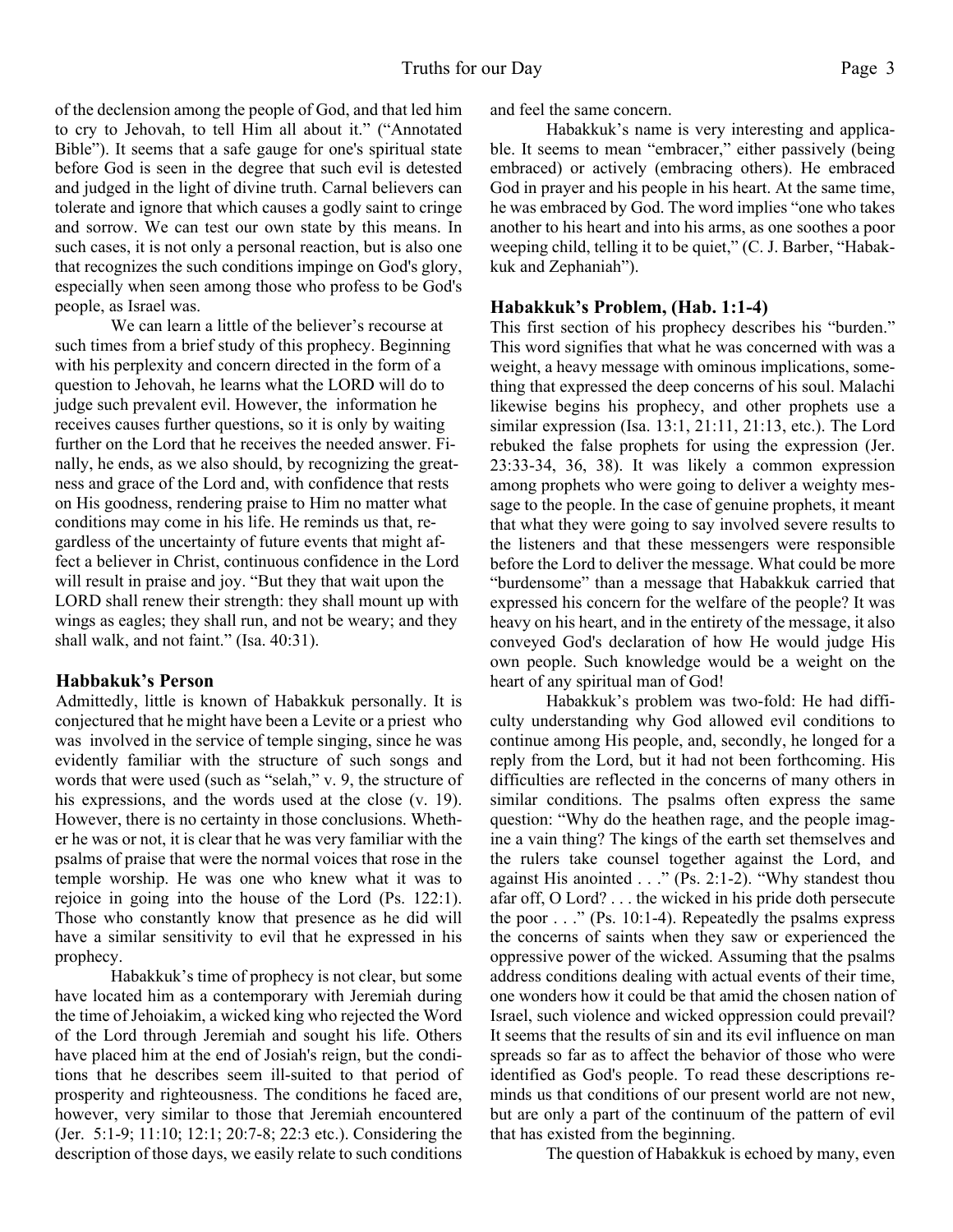unbelievers. "If there is a God," they say, "why does He allow children to suffer? Why doesn't He intervene to stop violence, killing, and all the other forms of evil that offend the normal thinking?" Of course, in many cases, this question arises from an attitude of unbelief or disregard for God or His power, but it is still often a legitimate one. Why is there suffering, and the abuses of mankind even in the most enlightened society? Habakkuk faced this enigma, and turned to God for the response.

 His other concern often troubles saints, and that is why they cry unto God in prayer but seem to receive so few answers? They long for some word of comfort, some counsel, some direction, but to no avail. Usually they long for an answer immediately, but it doesn't come. Their heart can become overwhelmed, and the sense creeps into their soul that God doesn't care. Yet that is far from the truth, and in Habakkuk we can learn some lessons regarding both disconcerting questions in our lives as well. "Faith could hardly be more severely tested than by seeing the people of God suffer oppression without any apparent intervention of God on their behalf," (C. A. Coates, "Minor Prophets").

#### **Habbakuk's Plea**

Habakkuk's prayer had been sustained over a long period ("how long . . ."). His expression, "thou dost not hear," actually is based on the lack of an answer. That apparent indifference to his cry seemingly only increased his burden. God's apparent failure to respond gave him the impression that He had not heard. But He had heard! There is not a prayer or petition of a saint that fails to reach the ear of God. The lack of a desired response may be due to other reasons. Habakkuk cried out "Violence," but he saw no act of deliverance by God. Why? He was seeing sin's results in their worst form: iniquity abounded, grievance (worry, perverseness) was before him. Robbery (spoiling) and violence was prevalent along with strife and contention. The people were being victimized, The law was powerless, ("slacked" means it is benumbed, paralyzed, unable to deal with these conditions) and there was no justice. The wicked (plural, lawless ones ) surrounded (in their hostility) the righteous man (singular) and judgment was perverted, and the wicked were obviously invigorated by God's lack of response. They felt that they could commit atrocities with impunity. What a description of abysmal conditions under which he lived!

Undoubtedly there are many saints in this world who suffer equally under similar conditions. They may also feel as Habakkuk did, that they are alone and without recourse since it seems that God doesn't know. May every believer in such stringent conditions know something of the ultimate end that Habakkuk came to, the point of understanding that God was "in His holy temple," (Hab. 2:20), and despite such evils, "the just shall live by his faith," (Hab. 2:4). They can well be like Habakkuk, of whom one has said that "still, dark as the outlook was, and oppressed in heart as he felt himself to be amidst the mysteries of life viewed in relation to the Divine government, he maintained throughout unswervingly his trust in God; and which so clearly pervaded his spirit and so repeatedly revealed itself in his expressions as amply to justify the representation that he is "eminently the prophet of reverential, awe-filled faith," ("Pulpit Commentary").

 *(continued)*

*The worst circumstances cannot destroy the true believer's hold upon his God. Grace is a living power which survives that which would suffocate all other forms of existence.*

# **The Riches of Liberality**

Poverty is a great help to liberality, as Paul tells us in<br>writing of the Macedonian churches; for their poverwriting of the Macedonian churches; for their poverty "abounded unto the riches of their liberality." It is not being liberal when what is given leaves the giver but very little the poorer; for liberality is measured by God in what remains, and not in relation to what is given. The true basis, and the only measure of the grace of giving, is, "the grace of our Lord Jesus Christ," Whose aim was that, "through His poverty we might be rich." Who can measure God's riches! We read of the "riches of His goodness, and forbearance, and long suffering," as revealed to us in the cross and work of Christ when we were dead in trespasses and sins (Rom. 2:4). We read of the "riches of His grace" (Eph. 1:7; 2:7) vouchsafed to us as the redeemed children of our Father in heaven, and enjoyed by faith through the power of the Holy Ghost. We read of the "riches of His glory" (Eph. 3:16), pointing us onward to the eternal future. We read also of the "riches of Christ" (Eph. 3:8) ; of the "riches of the full assurance of understanding, to the acknowledgement (or knowledge) of the mystery of God" (Col. 2:3); of "His riches in glory by (in) Christ" (Phil 4:19) and all these riches are ours through Him Whose poverty secured them for us, and Whose love keeps us for them.

 This grace of our Lord becomes the foundation of all our expectations, and is to become the spring of all the riches of that liberality which should ever characterize the child of God. Thus, though poor, he is ever making many rich, because having nothing, he yet possesses all things.

 The Holy One of God condescended not to the bounty of the rich, but was lovingly indebted to the ministrations of the lowly women who came from Galilee; and His holy cause owns little indebtedness to the wealthy now, but is ever drawing on the love and toil of those who are poor in this world, rich in faith (That is,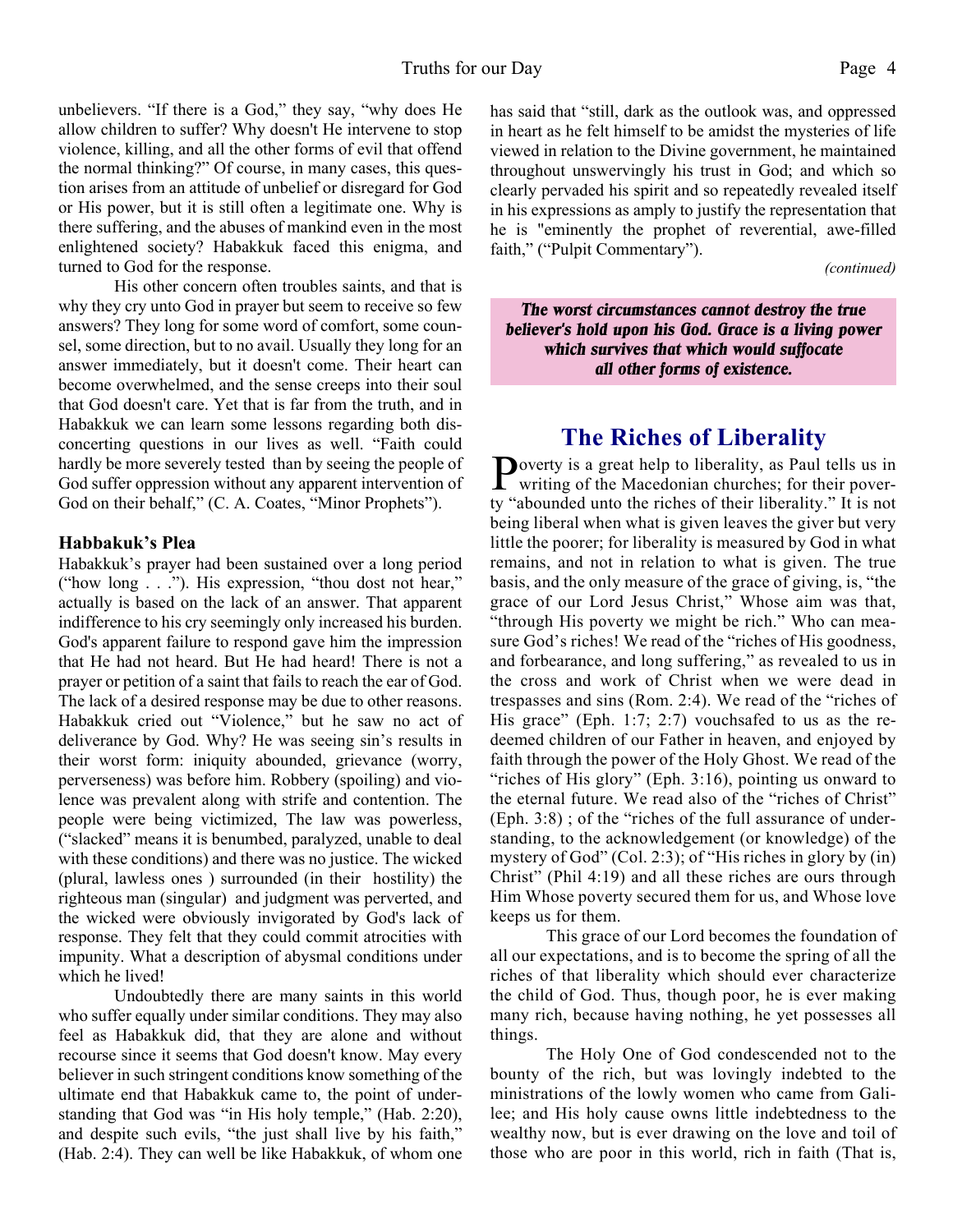faith's riches which we have been enumerating above), and heirs of the Kingdom. What a lofty strain does Paul's appeal for "the want of the saints" assume in 2 Corinthians, chapters 8 and 9! The result he sought was PRAISE to God for His grace that drew out the grace of giving, and PRAYER for the givers, who therein evinced their subjection to the Gospel they professed.

 On this most profitable subject let us turn to Deut. 16 (for every commandment obeyed, becomes a promise enjoyed), and there we find Israel was to appear before God three times in a year, and it is added: "They shall not appear before the Lord empty; everyone shall give as he is able (Heb:  $-$  according to the gift of his hand—see margin) **according to the blessing** of the Lord thy God which He hath given thee (Vs. 16-17). The gift was to be according to the blessing given. (See 1 Cor. 16:2.) The gold was to bring its gold, the silver its silver, and the copper its copper. Let us ask ourselves, Does it do so? Do the thousands of the rich believer bring thousands into the treasury of God? Do the mites of the poor saint bring mites into the same treasury? The Lord sees every piece of gold, of silver, of copper that falls into it, and values each at its true value—the value of the love that gave it. A love that should think its all too poor, and its greatest gift too small, in return for that love which was unquenched by poverty, by suffering or by blood—a love that was true unto death, even the death of the cross.

 Not only, however, was the full hand to measure out its fullness by what each year gave, but also by the remembrance of what each feast revealed of God. There was to be no empty hand at the passover feast (V. 1) that spoke of redemption by the blood of the Lamb, and of a mighty deliverance from the house of bondage. The love of Christ constrains. It writes deeply on the redeemed soul, "Ye are bought with a price." Nor should an empty hand be seen at the feast of Pentecost (V. 10) ; for therein in the witness of the Spirit's presence and power, filling with joy and rejoicing those who once were slaves in Egypt, and who now come, with a tribute of a free-will offering, "according as the Lord had blessed them. The love of the Spirit constrains." And in the feast of Tabernacles (V. 13) the full hand should bear witness of faith's estimate of the joys at God's right hand for evermore, when in the Kingdom of our God the corn of heaven and the new wine of the kingdom shall rejoice the ransomed soul. The love of the Father constrains. What a three-fold cord of past, of present, and of future blessing is here given to draw out of our hearts all we have and we are, and to lay ALL,and nothing less than ALL, as a free will offering, a holy sacrifice on the altar of the love of God.

We would, in conclusion, remind readers, rich and poor, of that oft-repeated word in Haggai, **"Consider your ways"** in the connection in which it stands, and may the festive prophet (such is the meaning of his name) unite in our minds this command with the consideration of the feasts of the Lord, and to their precious unfoldings to us of God's riches in grace and glory, which He has made ours through the blood of the cross. Truly He has made us rich; may we make ourselves poor for His sake.

WIS Apr 1941

**If you can hear and bear the rod of affliction that God lays upon you, remember His lesson. You are being beaten so that you may be better. The Lord uses His flail of tribulation to separate the chaff from the wheat.**

# **Jonah, Part 10** *Steve Walvatne*

#### **The Master**

*"And the word of the Lord came unto Jonah the second time saying, Arise, go unto Nineveh, that great city, and preach unto it the preaching that I bid thee*" (3:1-2).

Jonah has returned full-circle, back to the place where he<br>went astray. Left to himself, he'd have been far from Tonah has returned full-circle, back to the place where he Nineveh at this point, but the Master that commissioned him demanded compliance and "who will say unto Him, What doest Thou?" (Job 9:12). Servants may default on earthly masters and get away with it, but not so with God. The Omnipotent retrieved His servant in a way that He, and He alone, could. We've observed His method in chapters 1 and 2. Now we begin again, noting

**1. The Master's Second Call**

**2. The Master's Second Charge**

#### **The Master's Second Call**

"And the word of the Lord came unto Jonah the second time…" In chapter 1, the Lord deliberately called Jonah to Nineveh. To honor his Master, the prophet needed to leave immediately for the heathen city, because "we are only of use to God when we are just where He wants us" (W.W. Fereday: "Jonah and His Experience"). But Jonah ignored the summons and plotted his own course, proving that maturity and responsibility by themselves, are insufficient barriers to self-will. Still, the ancient principle abides: "Be not deceived; God is not mocked: for whatsoever a man soweth, that shall he also reap. For he that soweth to his flesh shall of the flesh reap corruption; but he that soweth to the Spirit shall of the Spirit reap life everlasting" (Gal. 6:7-8). Said Jack Hunter, "Men like to close their eyes to this law; so do some Christians…We are ultimately what we determined to be, for character is the outcome of choice of conduct" ("What the Bible Teaches": Galatians). Christians that dally with sin, adopting this world's low estimate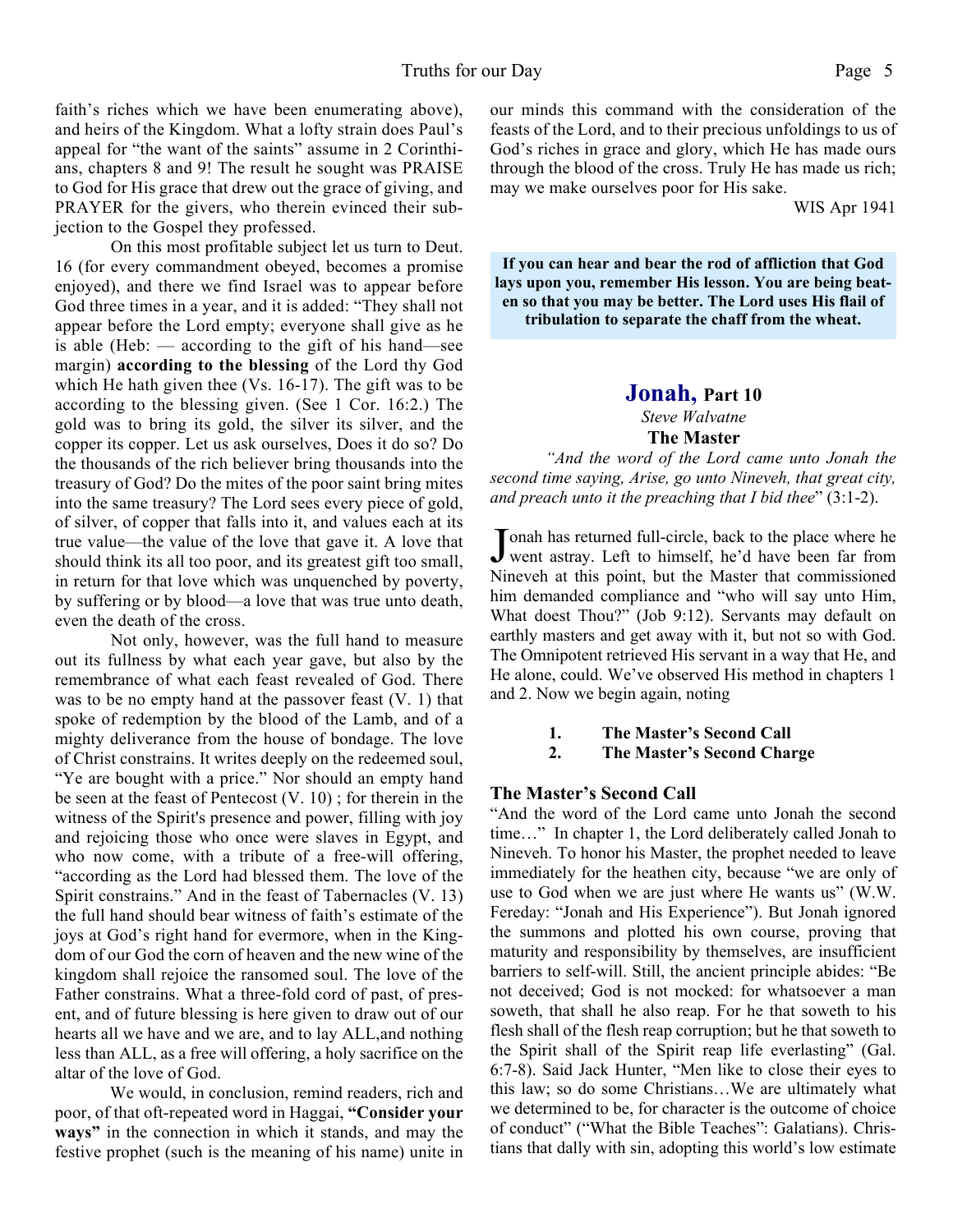of God and its light analysis of evil, teeter on the edge of calamity, as did the feeble Israelites pursued by Amalek in Moses' day (Deut. 25:17-18).

Jonah's resistance was an affront to his Master's authority. It threatened, in fact, his role as a prophet since disobedience is especially serious in public servants. We rejoice to know that "God is rich in mercy" (Eph. 2:4), restoring wayward souls (Ps. 23:3), yet dare not presume from this, that restoration of soul guarantees one's reinstatement to previous service. When Jonah purchased a ticket to Tarshish, he sold his God-given title to Nineveh. Would that call come again? It had for Abraham and did for Peter, but it doesn't always. Squandered opportunities are often lost opportunities. Joan Suisted pondered this when writing,

> "And He said unto another, 'Follow Me.' But he said, 'Lord, suffer me first…'" (Lk. 9:59)

> He paused a moment by the sea, He looked, I thought, beseechingly Yet all He said was, "Follow Me."

But I had many plans, that day, I could not throw my life away… I thought of all I had to lose And how to tactfully refuse…

Then He went on, and  $I - I$  stayed Quite certain that the choice I made My balanced common sense displayed...

Yet, if He'd only walk once more Along the fateful, sunlit shore And look, and call me as before, Then I would go unthinkingly. I strain my eyes and ears to see And hear Him say just, "Follow Me."

Those words are like a lost refrain, The silence is an endless pain. He has not passed my way again.

 The Israelites learned the solemnity of this, when at Kadesh-barnea, they refused God's call to "go up and possess" the land of Canaan (Num. 14; Deut. 1:19-46). When informed later of God's anger, they assayed to go, presuming the Lord was with them, but He wasn't. Moses warned, "Go not up, for the Lord is not among you…because ye are turned from the Lord, therefore the Lord will not be with you" (Num. 14:42-43). Still, they pressed forward, "and the Amorites which dwelt in that mountain, came out against you, and chased you, as bees do, and destroyed you in Seir, even unto Hormah" (Deut. 1:44). The writer of Hebrews quoting Psalm 95, related Jehovah's disdain: "…I was grieved with that generation,

and said, They do always err in their heart; and they have not known My ways. So I sware in My wrath, They shall not enter into My rest" (3:10-11). Thus, the carcasses of an entire generation (with two exceptions), were "strewn in the wilderness" (1 Cor. 10:5, marg.) just shy of the Promised Land. For them, there was no second chance.

 Moses too, forfeited his opportunity of leading Israel into Canaan when he smote the rock at Meribah twice, rather than speaking to it as God had ordered. No amount of remorse could alter the Lord's verdict: "…Because ye believed Me not, to sanctify Me in the eyes of the children of Israel, therefore ye shall not bring this congregation into the land which I have given them" (Num. 20:12). Moses did view the land from Mount Nebo (Deut. 34), but his prior duty went to another. "And I besought the Lord at that time, saying…I pray Thee, let me go over, and see the good land that is beyond Jordan…But the Lord was wroth with me for your sakes, and would not hear me: and the Lord said unto me, Let it suffice thee; speak no more unto Me of this matter…for thou shalt not go over this Jordan. But charge Joshua, and encourage him, and strengthen him: for he shall go over before this people, and he shall cause them to inherit the land which thou shalt see" (Deut. 3:23, 25-28).

Each believer should "ponder the path of [his] feet, and let all [his] ways be established" (Pr. 4:26), lest he leave the route of holy service and negate his claim to present responsibility. "We have known, and know of cases," wrote W.H. Ferguson, "where it would seem that the moral life of the past, even where there is restoration to God, would make a public place most unseemly" ("Words in Season", May 1952). 1Timothy 3:1-13 and Titus 1:6-9 bear this out.

How long Jonah waited and wondered isn't stated, but in his case, a second call to Nineveh did come. That "second time" opportunity likely thrilled his soul as it does all true servants who have known the sadness of departure and the sweetness of God's grace. Still, the second call wasn't identical to the first. "Other shades of meaning are in the message…corresponding with the changes which time has brought in circumstances and in character" (Alexander Raleigh: "The Story of Jonah"). Writes G.C. Willis, "The message is a little more preemptory, without the explanation of the reason for the warning as given at the first. The prophet had shown himself unworthy of that intimacy of communion that the first command contained" ("Lessons from Jonah").

Before moving to our second heading, well might we pause and acknowledge the inherent beauties of our "Greater than Jonah." There was no need for a "second time" in His service, for He was impeccable, the glorious Son of God. "…I do nothing of Myself; but as My Father hath taught Me, I speak these things...for I do always those things that please Him" (Jn. 8:28-29). Those "things" were ever His delight (Ps. 40:8) and He fully discharged them,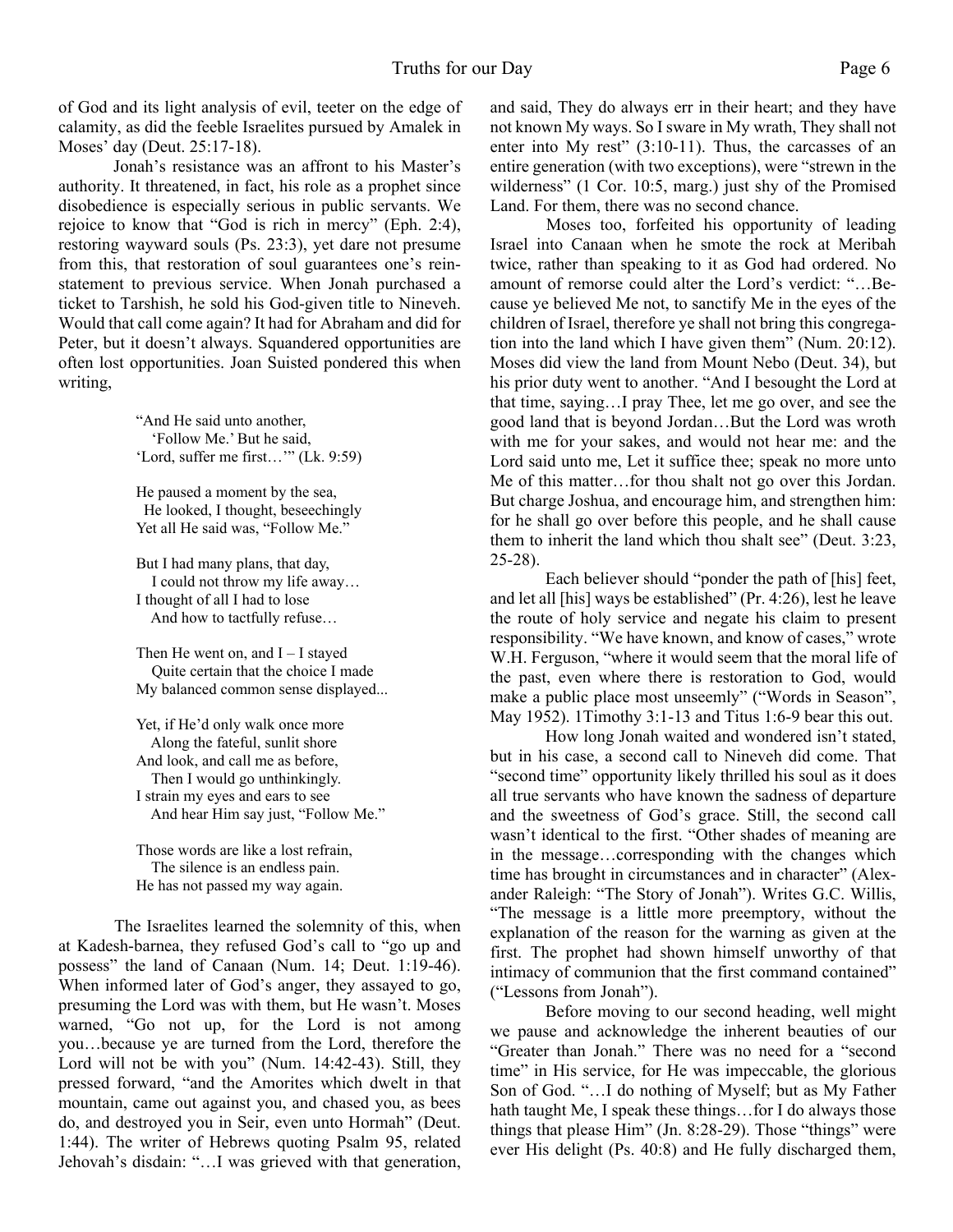being "obedient unto death, even the death of the cross" (Php. 2:8). The erring Jonah was restored to service – the "Greater than Jonah" was exalted supreme (Php. 2:9-11).

> No mortal can with Him compare Among the sons of men; Fairer is He than all the fair That fill the heavenly train.

> > -Samuel Stennett

#### **The Master's Solemn Charge**

"Arise, go unto Nineveh, that great city, and preach unto it the preaching that I bid thee." Here, as at the first, there is a (1) Sudden Exhortation – "Arise", a (2) Specific Destination – "Go unto Nineveh, that great city", and a (3) Solemn Obligation – "Preach unto it the preaching that I bid thee." There is not, however, a Sovereign Explanation as in chapter 1 – "For their wickedness is come up before Me." That "pure denunciation, which might reasonably be expected to be followed by judgment" (W.W. Fereday) is omitted now. Rather than "preach against" (1:2), he's to "preach unto," a difference Jonah possibly noted with trepidation.

 The charge was direct, yet sparse in detail. Jonah acted on what he knew and trusted God for the rest. That dependence applies still. Evangelists especially, have to be flexible – ready to go *when* and *where* they're called – without *prescribed sermons*, *promised* "*success*," or *presumed schedules*. Human nature revolts against these unknowns, desiring instead, that things be "cut and dried." But God expects faith and fidelity from His servants. They must go as He guides.

What, for instance, is said of Abraham, who left an idolatrous nation at the call of God? "By faith Abraham, when he was called to go out into a place which he should after receive for an inheritance, obeyed; and he WENT OUT, NOT KNOWING WHITHER HE WENT" (Heb. 11:8). Or what of Philip the evangelist who received a similar call while preaching in Samaria? "Arise, and go toward the south…and he arose and went…THEN the Spirit said unto Philip, Go near, and join thyself to this chariot" (Acts 8:26-29). And then there's Paul who enquired at conversion – "What shall I do Lord?" The response? "Arise, and go into Damascus; and THERE it shall be told thee of all things which are appointed for thee to do" (Acts 22:10).

 A modern example of this principle occurred in 1938, when the preacher Lorne McBain from Michigan, arrived at an assembly in Garnavillo, Iowa, following gospel work in Beetown, Wisconsin. Tired and eager to return home, he planned just a couple meetings in this northeast Iowa community, but God had other things in mind (Isa. 55:8). Admonished by a local sister, Mrs. Louis Brandt, to "stay a little while and not leave after a night or two," brother McBain abandoned his prior plans, "and the Spirit began to move!" (Vern Wirkler: "The Formation and Growth of the Garnavillo Assembly"). Seven souls professed salvation in the first two weeks, and before the series ended, the entire town reeled from the virtual "earthquake" in their midst. Brother McBain never ceased to marvel at the Lord's doings in Garnavillo that year – and how, through the influence of one godly sister, he was blessed to witness them. We're grateful for men in our day who are equally open to the promptings of the Holy Spirit, and who like Paul can declare, "As much as in me is, I am ready to preach the gospel to you…also" (Rom. 1:15).

The Master's charge, however, did contain two components Jonah must obey in Nineveh. He was to speak pointedly ("preach unto it") and precisely ("the preaching that I bid thee"). Neither of these was optional and both remain relevant today.

Pointed messages are direct, not vague or impersonal. They target an audience and seek to reach it. Jonah's hearers were barbaric and brutal, yet he wasn't to mince words. Their wickedness called for skillful probing and studious plowing, not the soft, smooth presentations some prefer. "…If the awful condition of guilty sinners be properly considered, it will constrain ministers of the gospel frequently to *cry aloud* to them" (R. Waldo Sibthorp: "Lectures on the Book of Jonah").

In doing this, Jonah had to be precise: pointed as to persons and precise as to precept. The two intertwine. Precise messages never flail or flounder because they're heaven sent. They don't embody the whole of Scripture, but specific portions that fix tight to the consciences of perishing sinners. They're the product of the sanctuary, emanating from ones that are intimately acquainted with God. Those so equipped, are fearless in delivery and faithful in doctrine, far removed from men's fickle notions. May God give us more like this today; men who when coerced by the crowd to modify or abandon their message, echo in the words of Peter: "God must be obeyed rather than men" (Acts 5:29, JND).

We can only be happy as we ascertain what the will of God is, and conform to it. We should therefore daily read God's Word and seek grace at God's throne.

# **The Lord's Supper**

*Robert Surgenor*

E very Lord's Day throughout the world, if you go to the right place, you will discover a most unusual meeting  $\angle$ right place, you will discover a most unusual meeting of Christian believers gathered together, sitting in a circle with a table in their midst bearing two emblems, a loaf of bread, and a cup of wine. If you were to ask them what they were doing, they would reply, "We are remembering the Lord Jesus Christ, and His death at Calvary, and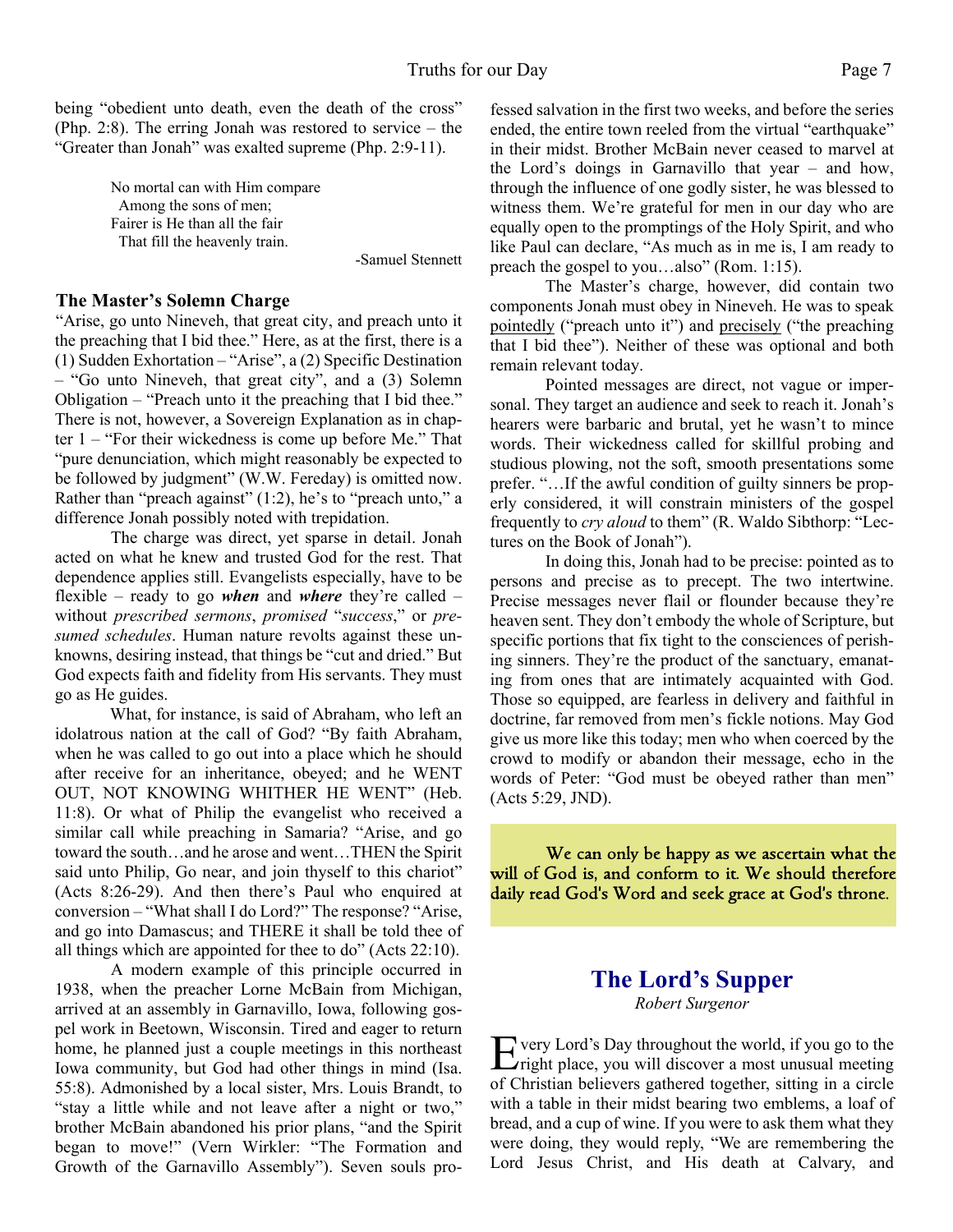proclaiming that death to His Father and our God."

If you were curious enough to stay and view this unusual company, you would notice that there was no presiding minister, but there was an unusual godly order to the functioning of the meeting. Various brethren would rise and give out a hymn for all to sing. Others would rise and worship God in prayer. Then, after many men participated, one would rise and thank God for the loaf of bread that was on the table. Then, breaking the bread open to make it accessible for all in the circle to take a portion, it would be passed and all the saints would tear off a piece and eat it. After all had partaken, in like manner the same thing would be done with the one cup, all would drink from it.

In most gatherings of this nature, following the breaking of the bread and the drinking of the cup, a basket, or box, would be passed among those in the circle, that they might give the Lord a portion of their monetary substance. Perhaps during this meeting, a brother or two in the circle, would rise with a message from the Word of God, either before partaking of the emblems, or after.

According to the Scriptures, this ministry of separated believers is called, "The Lord's Supper." You will not find it in its true form practiced in the so-called churches of Christendom. In denominationalism, the Lord's Supper has been grossly perverted from the distinct plan laid down in the Holy Word of God.

Considering the unique purity of the Lord's Supper, and its perversion in religious circles, this article has been written to show the distinct plan instituted by our Lord Jesus Christ of the nature and reason for the Lord's Supper. I hope that you are interested, and if so – please read on!

The Supper was instituted at a most appropriate time. It was the night of our Lord's betrayal when He requested of His own that they remember Him in this way. Knowing their proneness to forget, He gave them this ordinance that on the first day of every week they might be brought into fond remembrance of Himself, through partaking of the Lord's Supper.

There are reasons for the name "The Lord's Supper" being attached to this ordinance. Be clear on this, the word "Lord's" is not necessarily a possessive proper noun, as one would think. By that I mean, it is not His Supper. If I were to say to someone, "That is John's house," the word "John's" would be a possessive proper noun for it means that the house belongs to John. Not so with the *"Lord's Supper."* True, He instituted it, but essentially it belongs to us, not to Him. It is for US, not for Him, to partake of. The Lord ate the Passover with His disciples, but did not partake of the Lord's Supper with His disciples. What then does the word "Lord's" mean? Simply this, The Greek word translated "Lord's" in our Bible, is found only twice in the Scriptures, in 1 Corinthians 11:20, and in Revelation 1:10, where John said, "I was in the Spirit on the Lord's Day." The word is *"*kuriakos," and it means, "lordly." In other words, the Supper has a special dignity to it, it is *lordly.* The first day of the week has a special dignity to it, it is "lordly" (the Lord's day, the lordly day).

Now you will find the word "Lord's" elsewhere, such as in 1 Corinthians 11:26 "the Lord's death," and verse 29, "the Lord's body," but the word there is slightly different in the Greek language, for it is, "kurios," not "kuriakos." In those two verses it means possession. The body was His. The death was His. I hope that I have made this clear to you, that it is the "Lordly Supper." There is no other supper like it!

Now then, you will notice that it is not called "The Lord's Breakfast," or "The Lord's Lunch" or even "The Lord's Feast," or "The Lord's Meal." Why is it termed "Supper"? It is because it is spoken of in a moral way. The last meal of the day is called "supper." In like manner, we are living in the last days. Supper time is during the darkness when night is setting in. Does this not characterize the day in which we live? The world abides in spiritual darkness. After supper, as the night moves on, the bright and morning star appears (Rev. 22:16), and then later the sun rises for another day. We, of this dispensation are waiting for His coming as the bright and morning star, and that will be followed seven years later by the Sun of righteous arising with healing in His wings for Israel and the nations (Mal. 4:2). So, looking at it in a moral way one can understand why this ordinance is called a supper.

One more thing about the name, be assured of this, it is never called a feast. I know that some of our hymns term it a feast, such as # 252 in the Believer's Hymn Book, which says, "Sweet feast of love divine! 'tis grace that makes us free, to feed upon this bread and wine, in memory, Lord of Thee." However, Edward Denny was wrong. Perhaps his excuse for using this word "feast" would be "poetic license" for the word "supper" would not have fit as well in the rhythm of the hymn. Nevertheless, the hymn gives us no excuse to unscripturally call the Supper a feast.

Connected with the Lord's Supper are five tangible things. (1) One loaf of bread. (2) One cup of wine. (3) A veil (hat) covering the sister's head. (4) The sister's long hair. (5) The uncovered head of the men.

There also are things used in Christendom, that were never ordained by Holy Scripture to be used in a Scriptural Assembly of saints, such as: (1) Musical instruments; (2) A choir; (3) Images of saints; (4) Crosses; (5) Wafers; (5) Burning incense; (6) "Holy" water; (7) Glass stained windows; (8) An altar; (9) A presiding clergy; (10) Religious robes; and the list could go on and on.

*(Continued)*

*He that shows any kindness to a saint is sure to have God for his paymaster.*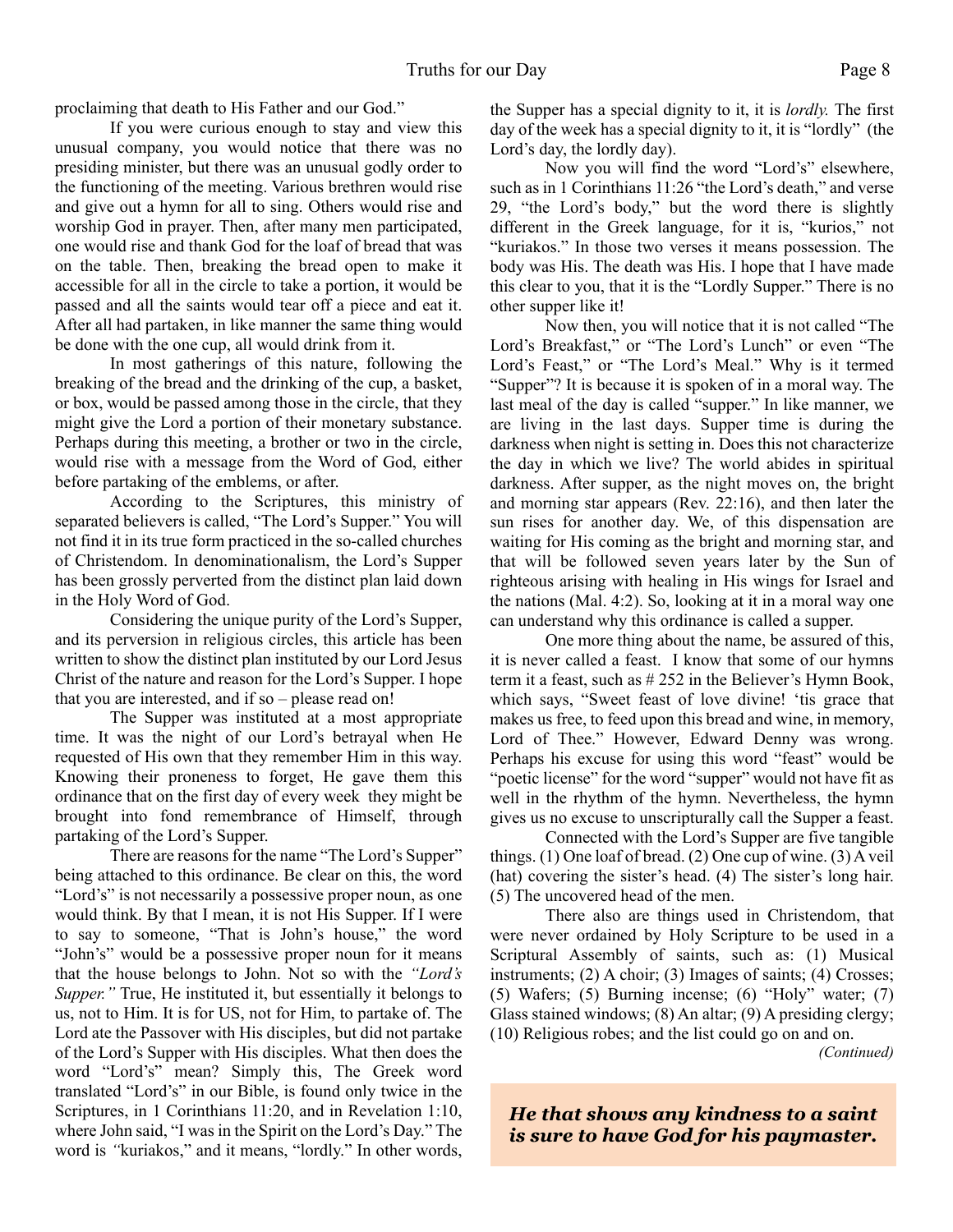# **Baptism and the Lord's Supper**

*Charles S. Summers*

One would hardly think it would be necessary to contend for these truths, but in some quarters it is being taught that the ordinances of baptism and the Lord's supper are not ne would hardly think it would be necessary to contend for these truths, but in some quarters it is being taught for the Church. Such teaching should be refuted, and for the sake of some who are liable to be upset by this teaching, we would like to briefly state these truths from the Scriptures.

Baptism and the Lord's supper are not only plain commands of the Lord, but ordinances that set forth the truth concerning the individual believer in Christ and the Church which is the body of Christ.

It has been truly said that what the Lord commanded in the Gospels, the disciples practiced in the Acts, and the apostles expounded in the epistles, is truth for us today. This is true of both baptism and the Lord's supper. We do find a phase of baptism that was only applicable to Israel. We refer to the baptism of John which was for the remission of sins. This aspect of baptism was continued into the Acts of the apostles. In the earlier chapters of that book we find the Lord appealing to Israel as a nation, but when finally the Gospel went out in all its fullness to the Gentiles, baptism for the remission of sins was discontinued. The Jews had occupied a place of nearness and responsibility as a nation that Gentiles never did. Israel sinned and failed in that favored place. .Their guilt culminated in their rejection and crucifixion of their own Messiah, the sent one of God.

In the earlier part of the Acts we find the Lord bringing the sin of the nation before them (Acts 2:23; 3:17), and calling upon them to repent (Acts 2:38; 3:19). At the same time the promise of restoration is given them. (Acts 2:39; 3:19-21). Baptism for a Jew, especially at that time, meant the public acknowledgment of their sin in crucifying their Messiah and that he no longer identified himself with the nation. His baptism also implied the forgiveness of sins (Acts 2:38). That was how a Jew would carry out Peter's exhortation, "Save yourselves from this untoward generation."

The time came when the Jews as a nation were set aside, and, as we find in the epistle to the Romans, both Jew and Gentile are seen on the same level. "There is no difference, for all have sinned and come short of the glory of God." That aspect of baptism which was for the remission of sins and which applied only to the Jew was then discontinued. Baptism as an ordinance for believers was still practiced because we find Peter going to the house of Cornelius and baptizing the disciples in water.

John's baptism was different from baptism as practiced later by the apostles, because that when Paul came to Ephesus he found some who had been baptized with John's baptism and they were re-baptized. See Acts 19: 1-7. Baptism, then, was commanded by the Lord, and was practiced in the Acts not only in the special form as it applied to the Jew, but also when the Gospel went out in all its fullness to the Gentiles, disciples were commanded to be baptized.

We would now notice some references to, and the teaching of, baptism in the Epistles. Romans 6 is the first and most important reference to baptism in the epistles. Some tell us that water baptism is not meant there at all. Certainly it is not the mere ordinance of baptism that Paul is speaking of, but the truth set forth in the ordinance. Baptism is a figure (1 Pet. 3:21) of the death, burial, and resurrection of Christ. When one gets saved, God puts that believer in Christ. (1 Cor. 1:30) . Being in Christ the believer is seen by God on the resurrection side of death. We died, were buried and raised again with Christ. Christ passed through death, burial and resurrection in reality. This is all true, judicially, of the believer as being in Christ. In water baptism the believer shows in a figurative way his union with Christ, in death, burial and resurrection.

In Rom. 6 the apostle is answering the question, "Shall we continue in sin that grace may abound?" This is answered by asking another question: "How shall we that are dead to sin live any longer therein?" The apostle in speaking of being dead to sin in verse .2 refers to our spiritual union with Christ in death. If there was absolutely no reference to water baptism in the passage he would not need to go any further, but in the following verses the apostle refers directly to baptism. Our spiritual union with Christ is a truth that practically every Christian is ignorant of at the time it takes place. To be saved and know it, is the experience of the soul who has just trusted in Christ; but it often takes quite a while to learn that we are dead, buried and raised with Christ. The believer learns this in connection with baptism. Baptism teaches it and sets it forth; so here the apostle appeals to the figure of baptism as being into Christ and into His death. It is only in figure that the believer in baptism is put into Christ; but it is true because that is where God has put the believer.

Baptism, like a monument, stands at the beginning of the believer's pathway. It is something that could be appealed to as the apostle does in Romans 6. Inscribed on that monument is the death of the "old man;" so for a believer to think of living in sin is a contradiction of the truth of baptism. In baptism we have immersion—death; submersion—burial (ratification of death); emergence—resurrection.

Baptism is the "likeness" of the death of Christ. "If we have been planted together in the likeness of His death, we shall be also in the likeness of His resurrection." The believer's death and resurrection with Christ is judicial, and not actual. Many of God's saints have died actually and at the coming of Christ all will be resurrected actually. But now, there should be a practical manifesting in our lives of being "dead indeed unto sin, but alive unto God."

So death, burial and resurrection are brought before us in the scriptures in four ways: First, historically and actually, as true of the Lord Jesus. Second, judicially true of